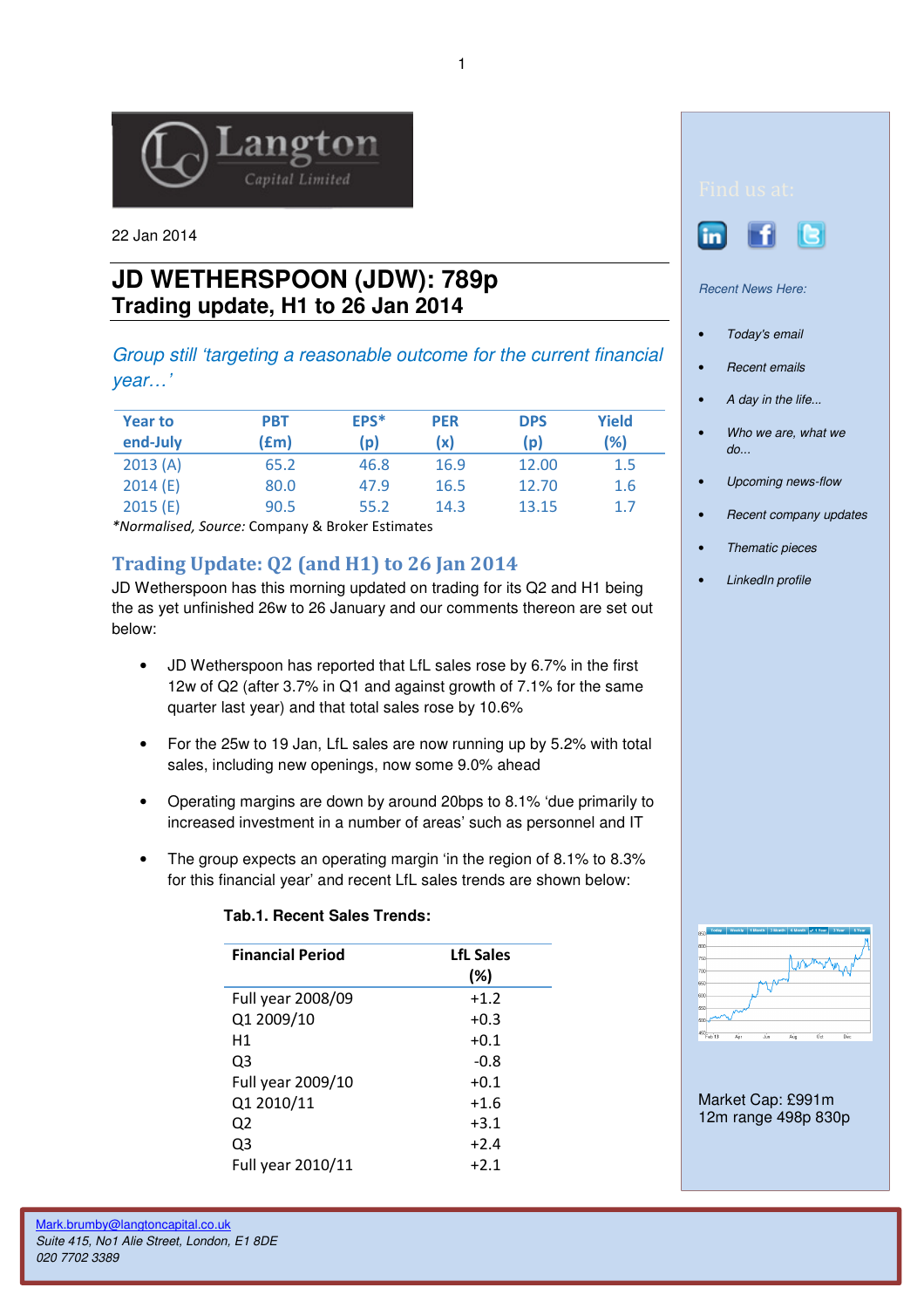| Q1 2011/12        | $+1.1$ |  |  |  |
|-------------------|--------|--|--|--|
| Η1                | $+2.1$ |  |  |  |
| Q3                | $+2.0$ |  |  |  |
| Full year 2011/12 | $+3.2$ |  |  |  |
| Q1 2012/13        | $+7.1$ |  |  |  |
| Η1                | $+6.9$ |  |  |  |
| Q3                | $+6.3$ |  |  |  |
| Full year 2012/13 | $+5.3$ |  |  |  |
| First 6w 2013/14  | $+3.6$ |  |  |  |
| Q1                | $+3.7$ |  |  |  |
| Q2 (first 12w)    | $+6.7$ |  |  |  |
| H1 (first 25w)    | $+5.2$ |  |  |  |
|                   |        |  |  |  |

Source: Company Reports

- JDW has opened 18 pubs so far this financial year, it has 11 under development and should open between 40 and 50 over the year as a whole
- There have been 'no significant changes in the Company's overall financial position' though the group has bought back 411k shares and fixed some of its debt at slightly lower rates
- Re the outlook, JDW says that taxation remains an issue with the gap between supermarkets and pubs continuing to widen
- The group concludes 'assuming reasonable sales growth, the company is targeting a reasonable outcome for the current financial year'

**Langton View:** JD Wetherspoon was up against tough comps in its Q2 but has nonetheless turned in a very strong sales performance.

Certainly this would appear to have put a little pressure on margins but, overall, the outcome has been broadly in line with expectations; perhaps better on the sales line and a little less good with regard to margin.

Supporters of the share will point out that some of the margin increase is due to discretionary spending (some labour costs and IT) whilst detractors may point out that it is this that is driving sales and that profits are being sacrificed for volume.

And both arguments carry some water. What is relatively certain is that JDW is keeping the pressure on its competitors whilst at the same time continuing to lobby government for fairer tax treatment and perhaps some acknowledgement that the pub fulfils a social function that is absent with the supermarkets where their product may be consumed on a park bench.

There would appear to be no implied change to guidance and around 48p in earnings is expected for the current year. This suggests that the group's shares, which rose strongly in the six months to August last year before moving sideways since, are trading on a current year PER of around 16.5x falling to perhaps 14.3x next year.

The shares stood at around 500p in March last year and have risen by around 50% since suggesting that JDW may not be cheap.

Some profit taking is likely from time to time but, operationally, the group's pricing is increasing barriers to entry and cementing its footprint. The operator remains well-positioned in what remains a tight consumer environment and further outperformance is likely over the medium term.